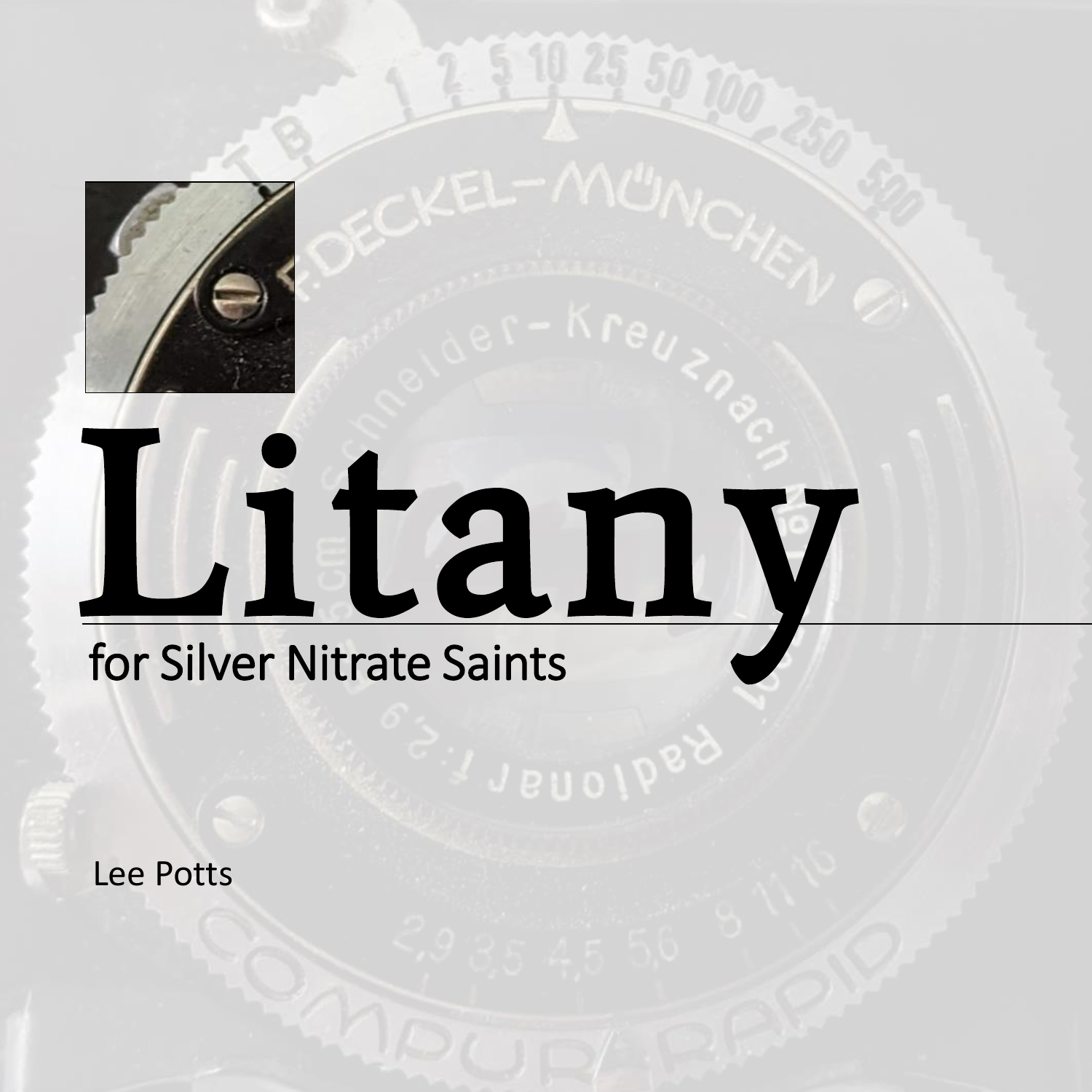## Litany for Silver Nitrate Saints

The camera has two purposes: one is to help the person holding it to see. The other, simply to draw light into itself.

— Kate Greenstreet (from "56 Days" in *The Last 4 Things*)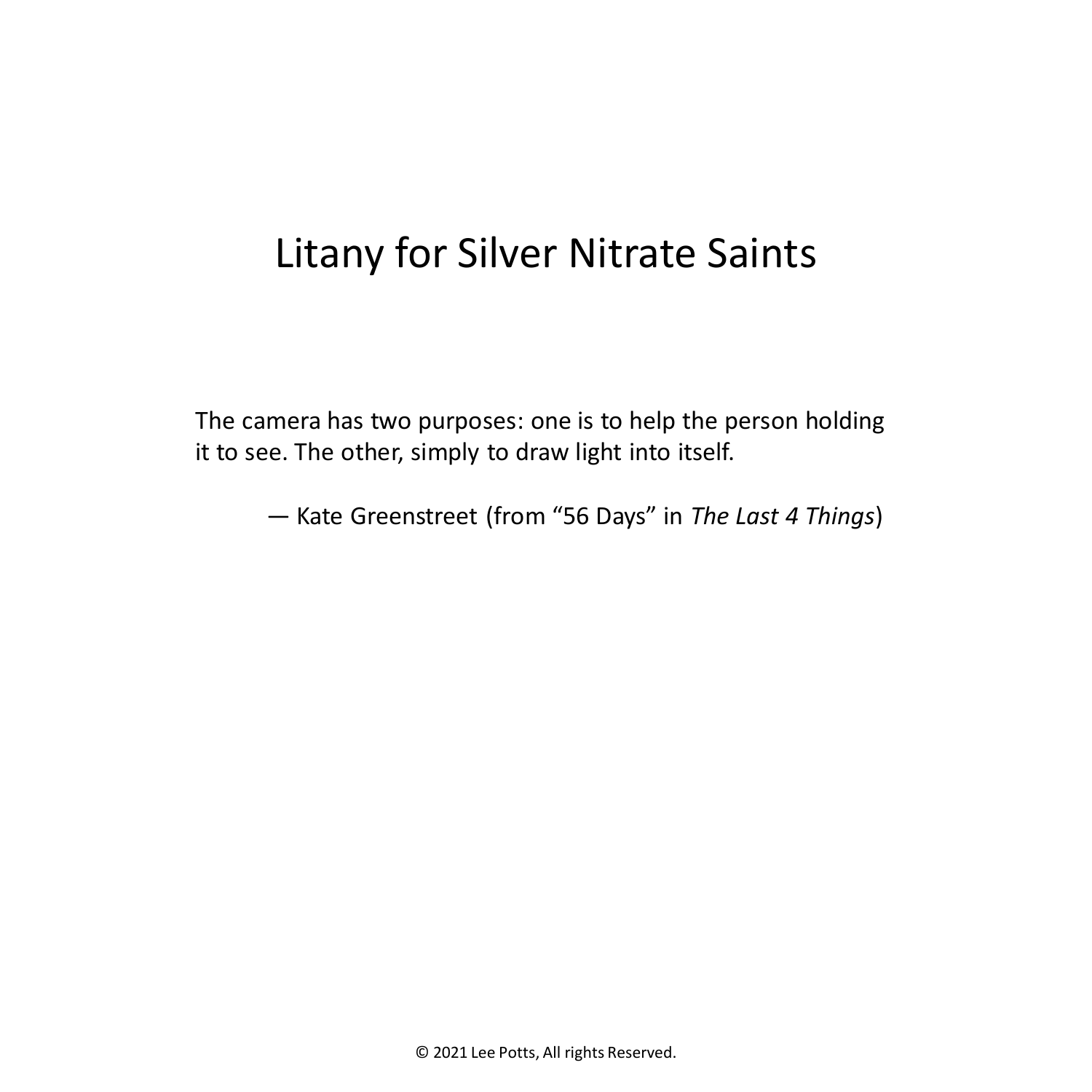

/ we don't always use the same light / sometimes we trap weary light from the sun / sometimes we make new light / just for the occasion / infant light / found light / light needing to be preserved / all combined / all squeezed through a perfectly formed cleft / and taken away from the world /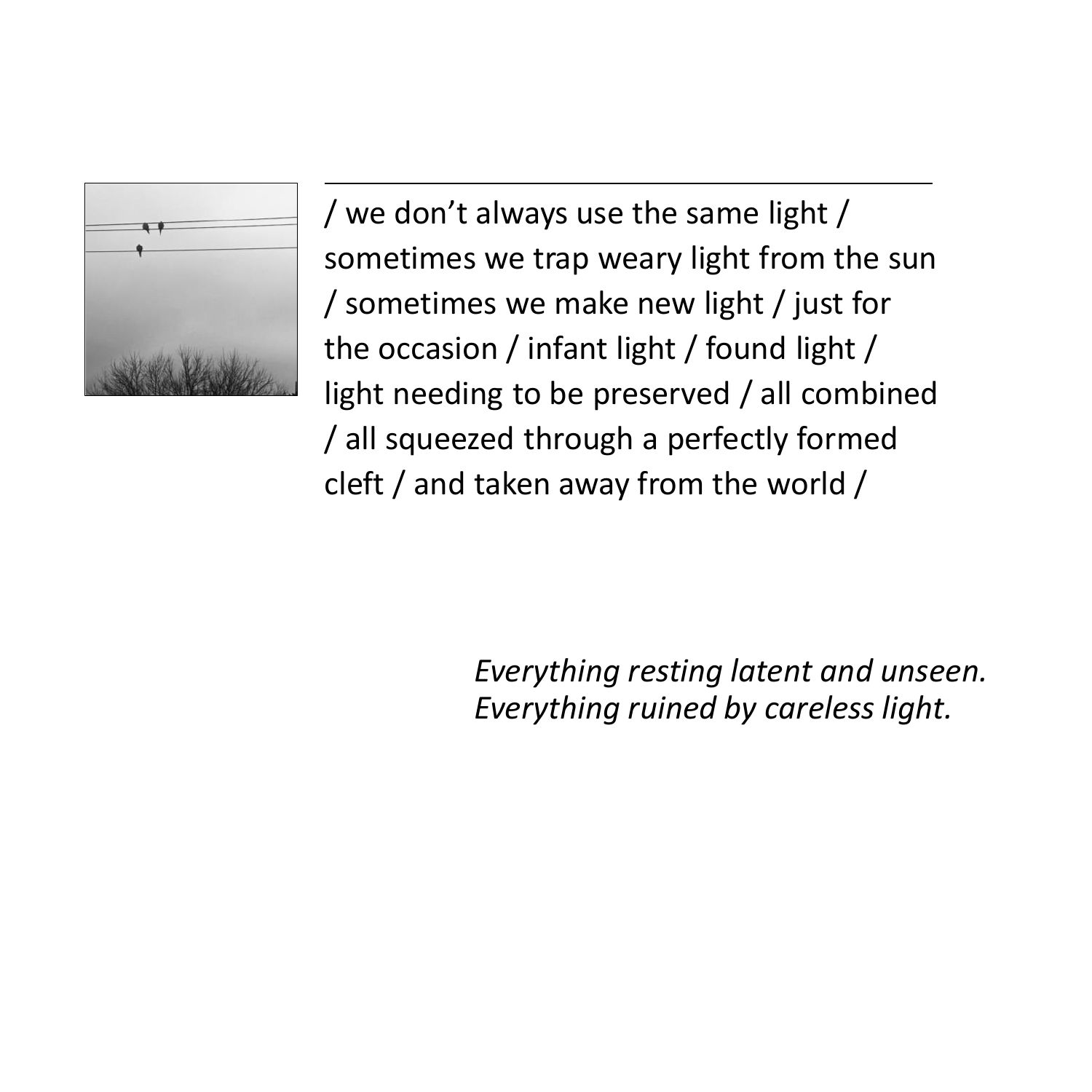

/ each camera carries secrets / each holds everything given / but keeps it secret / like a body in a grave / the same close dark / the same waiting / changes you cannot know / a grave waiting for light to break in / for a thief / for an angel /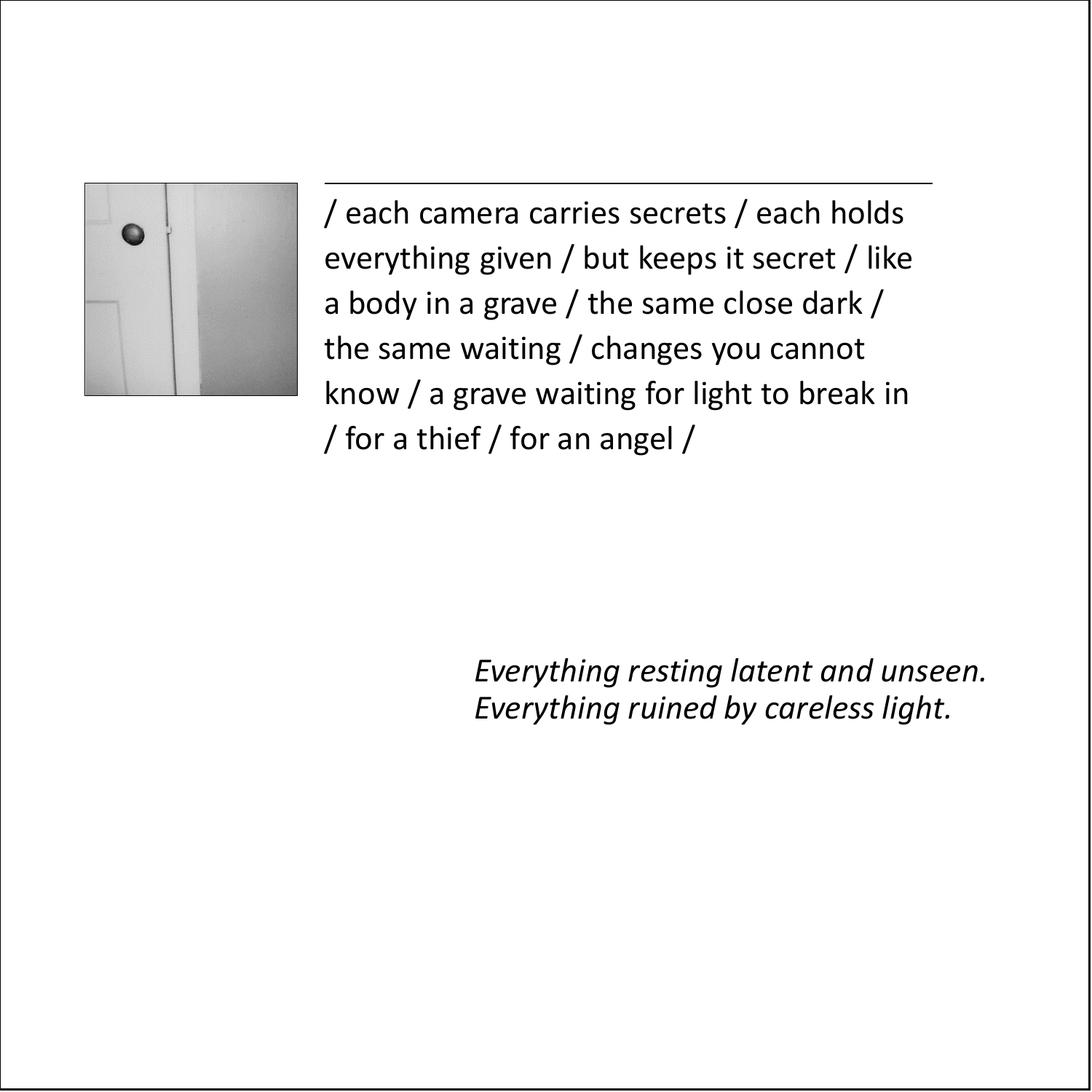

/ every camera is porous in just the right way / defined by the light it doesn't allow in / or all the stray light it left to the world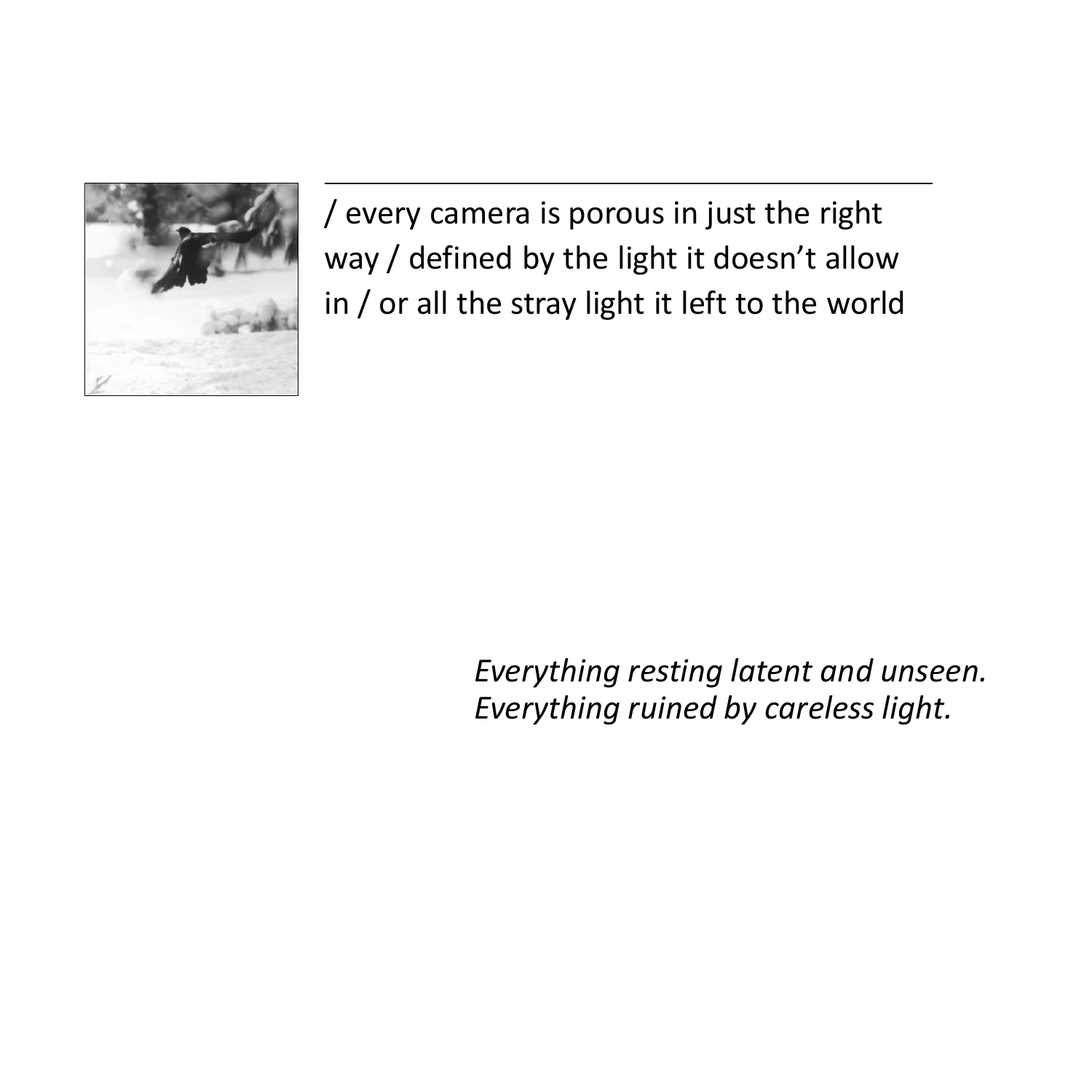

/ the strip of silver salts / wound within each camera / waits like any saint in a cell / for radiance to break in / an instant / focused / then waits again / and waits /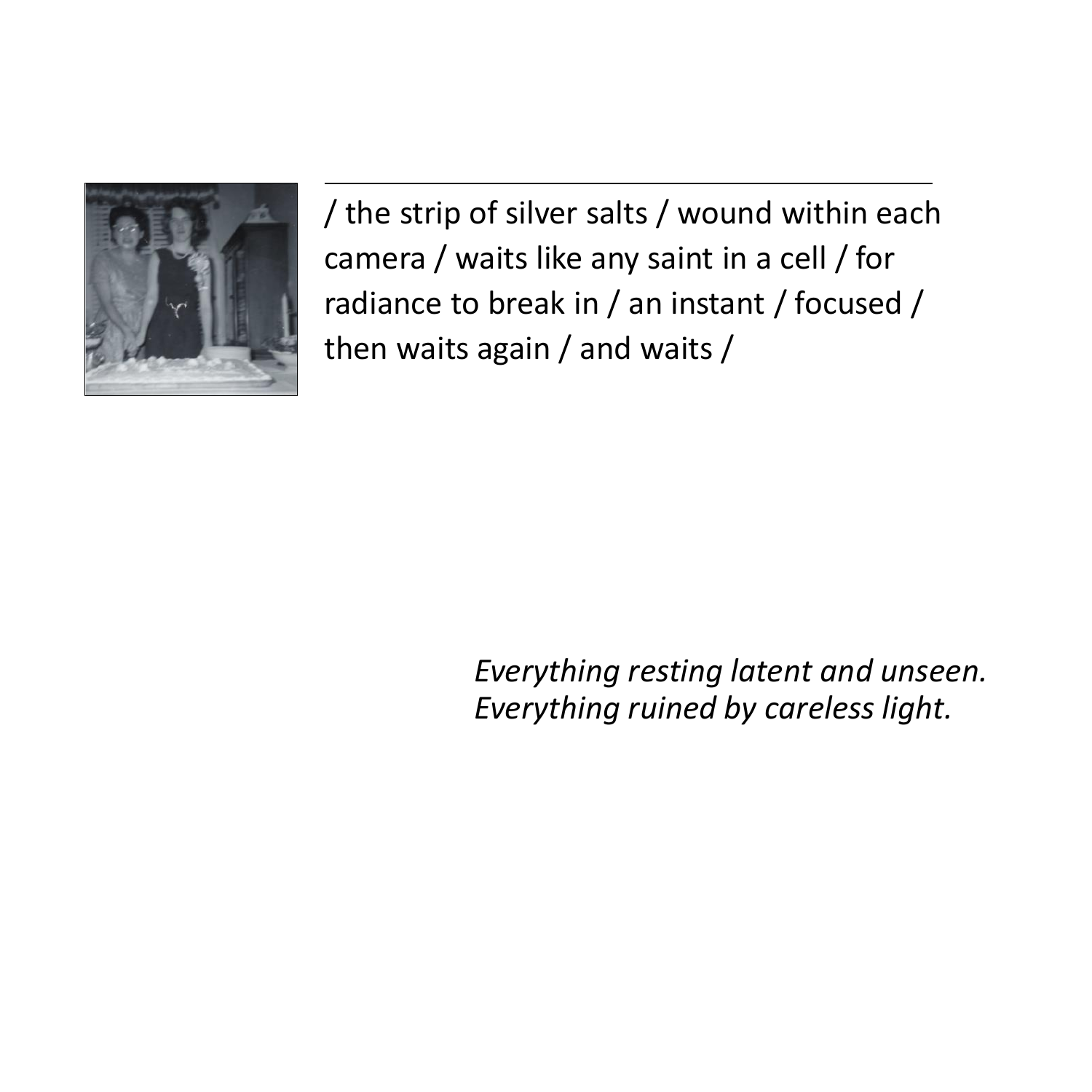

beyond any sorting/ every box of photos is a box of mournings / full of those who have since died / places that no longer exist / possessions long lost / a holiday you weren't there for / holidays before you were born / homes that have passed into another family's hands / how many have wept / over memories moored / to one of these boxes / because a shutter once snapped opened /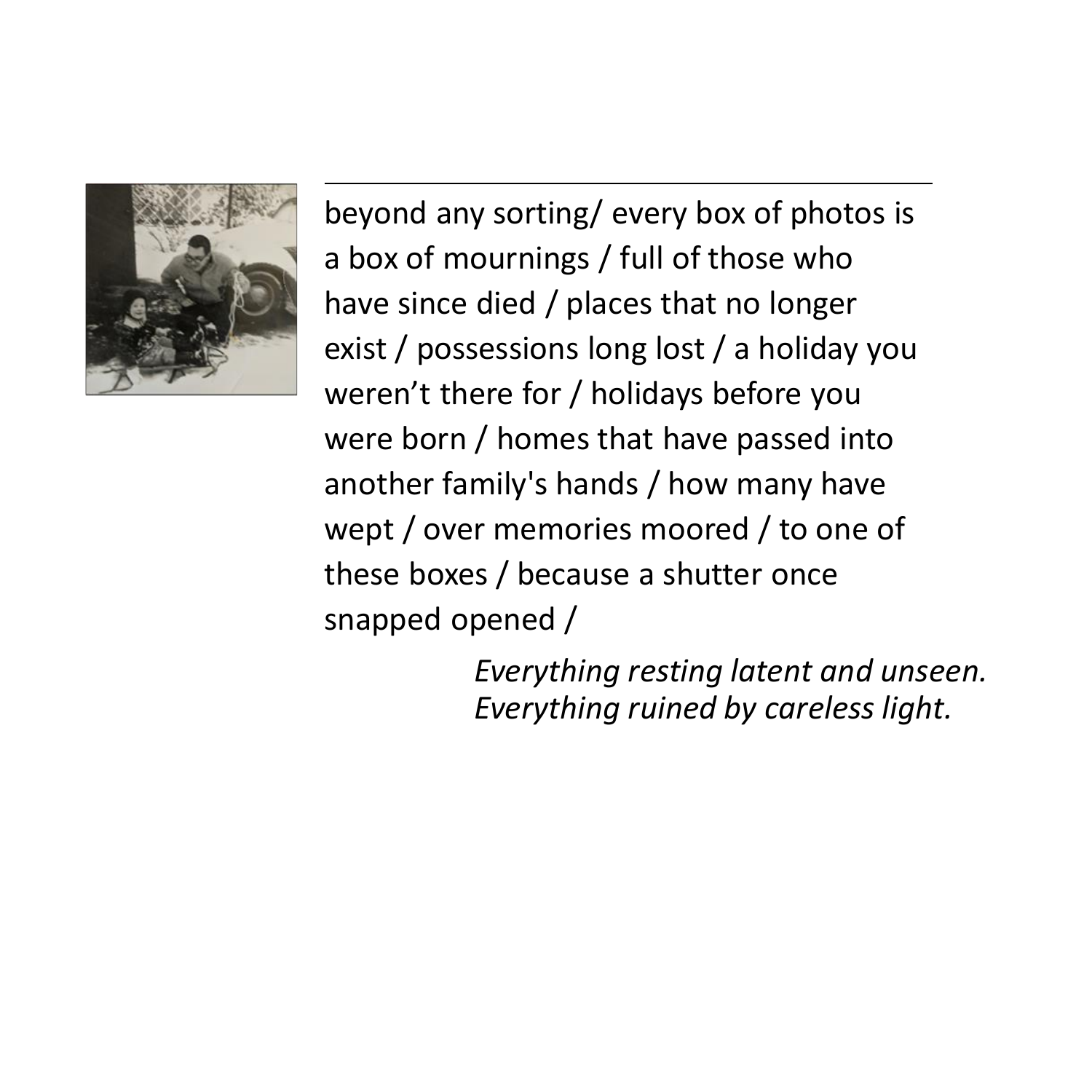

/ trying to remember who that is / what they did / who they hurt / secrets accrete around photographs / as soon as their moment / begins to recede / only a growing silence is to be expected / there's an alchemy in forgetting /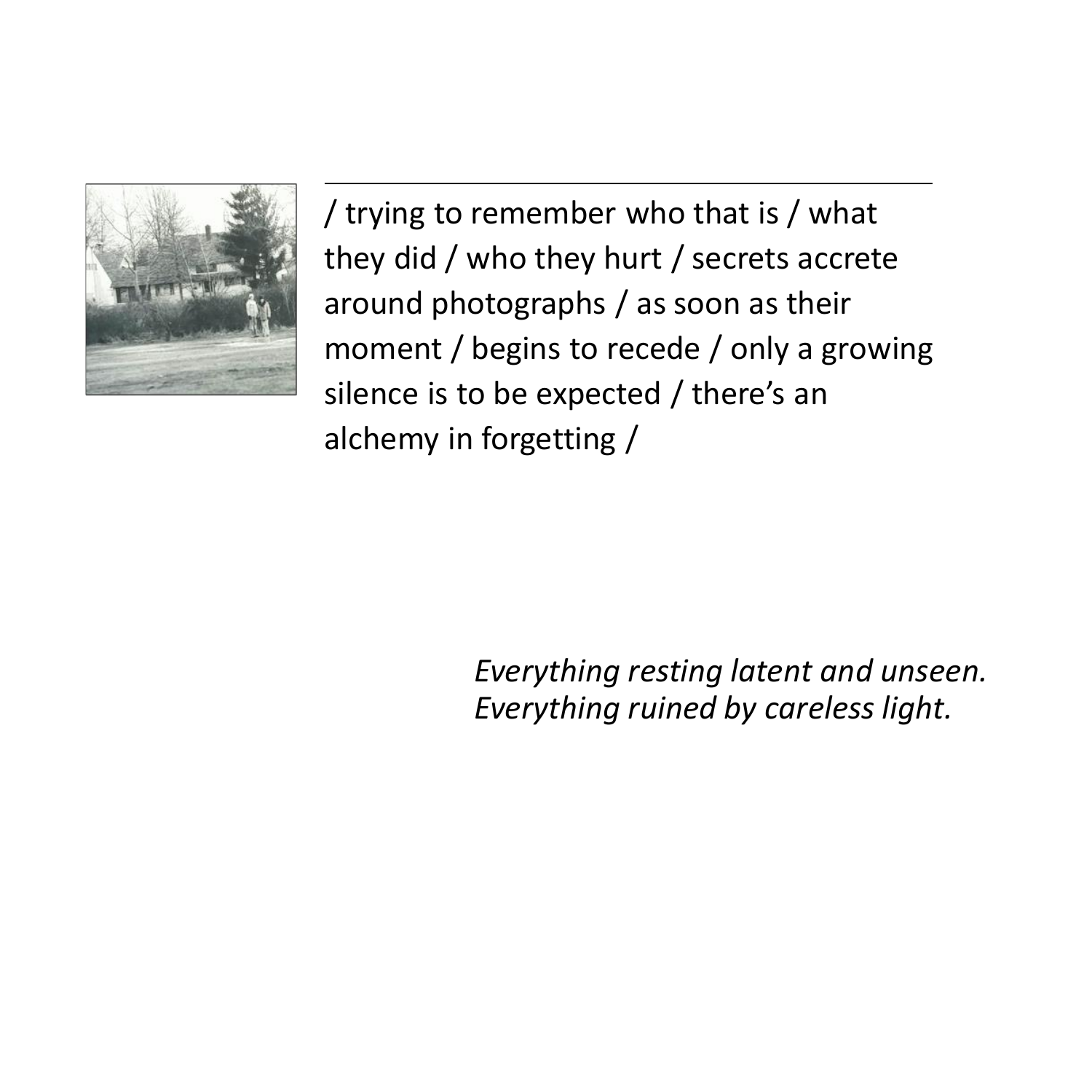

/ the camera stands in / for everyone who will ever look at the image / ancestors smile at those they will never know / those they can't even accurately imagine / a photo only knows the past / all else is added / by each of us who looks at it /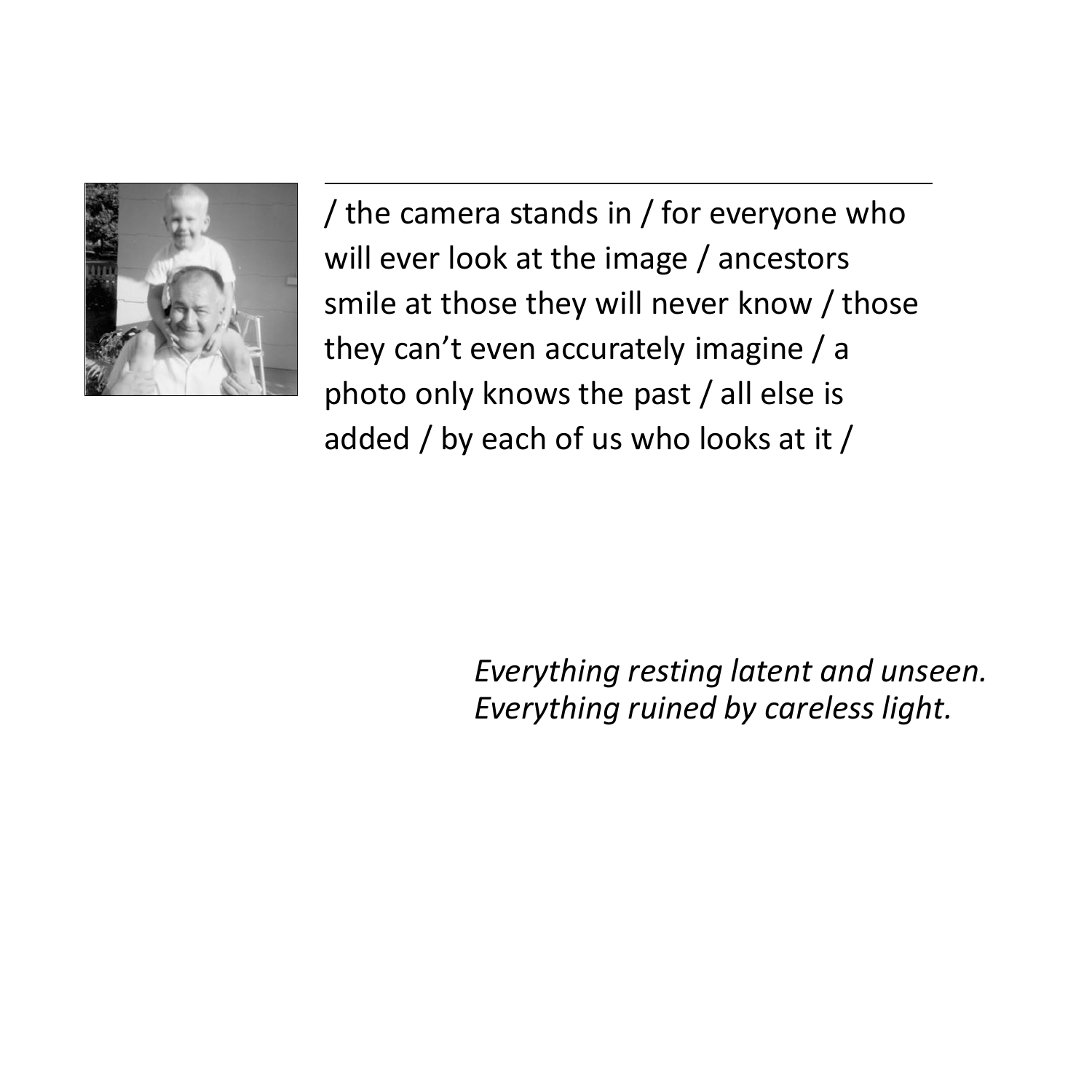

/ what was left out of the frame / now never to be known / what a wonderful a gift to be given / permission to imagine whatever we want /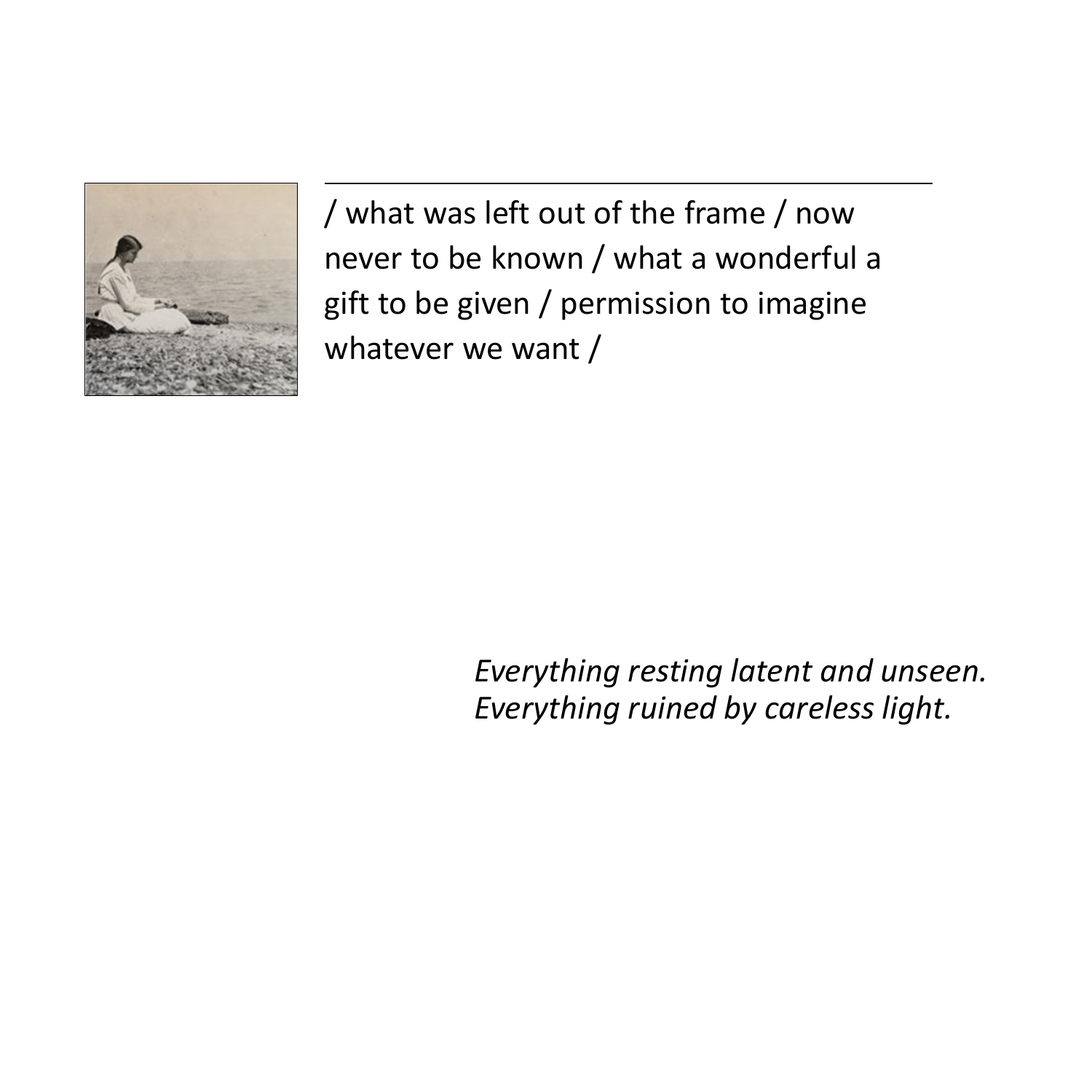

/ saints of silver nitrate / bless us through a photograph's patience / inherent stasis / exposing more than anything else / the brutality of all those hours / and by removing motion's relentless distraction / we can finally know what time has left us /